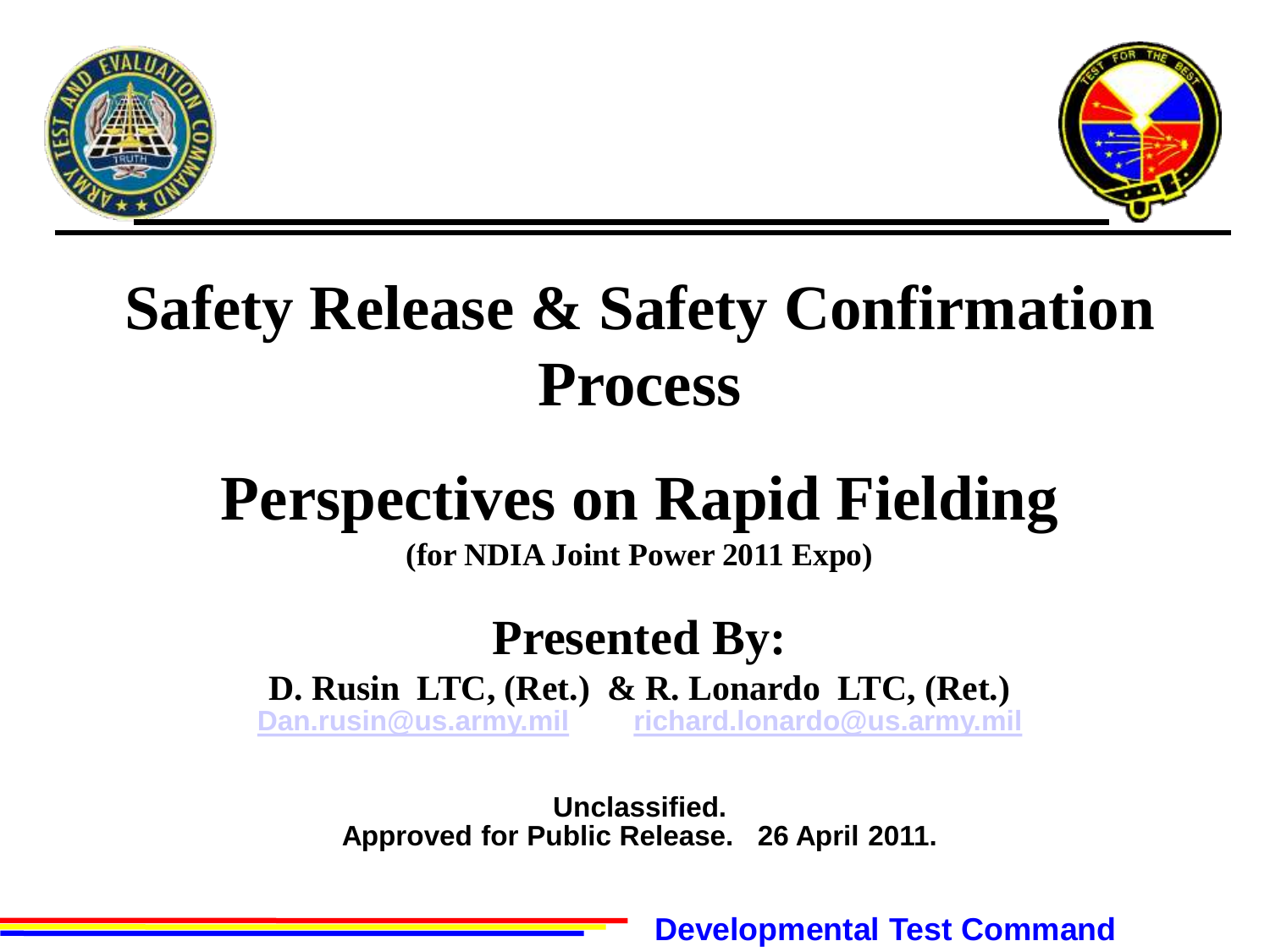

# **Purpose**



To provide a brief overview of the DTC safety verification process,

#### and

To give the perspective of:

Government Tester

Government Rapid-Developer

(…to avoid surprises in the fielding process.)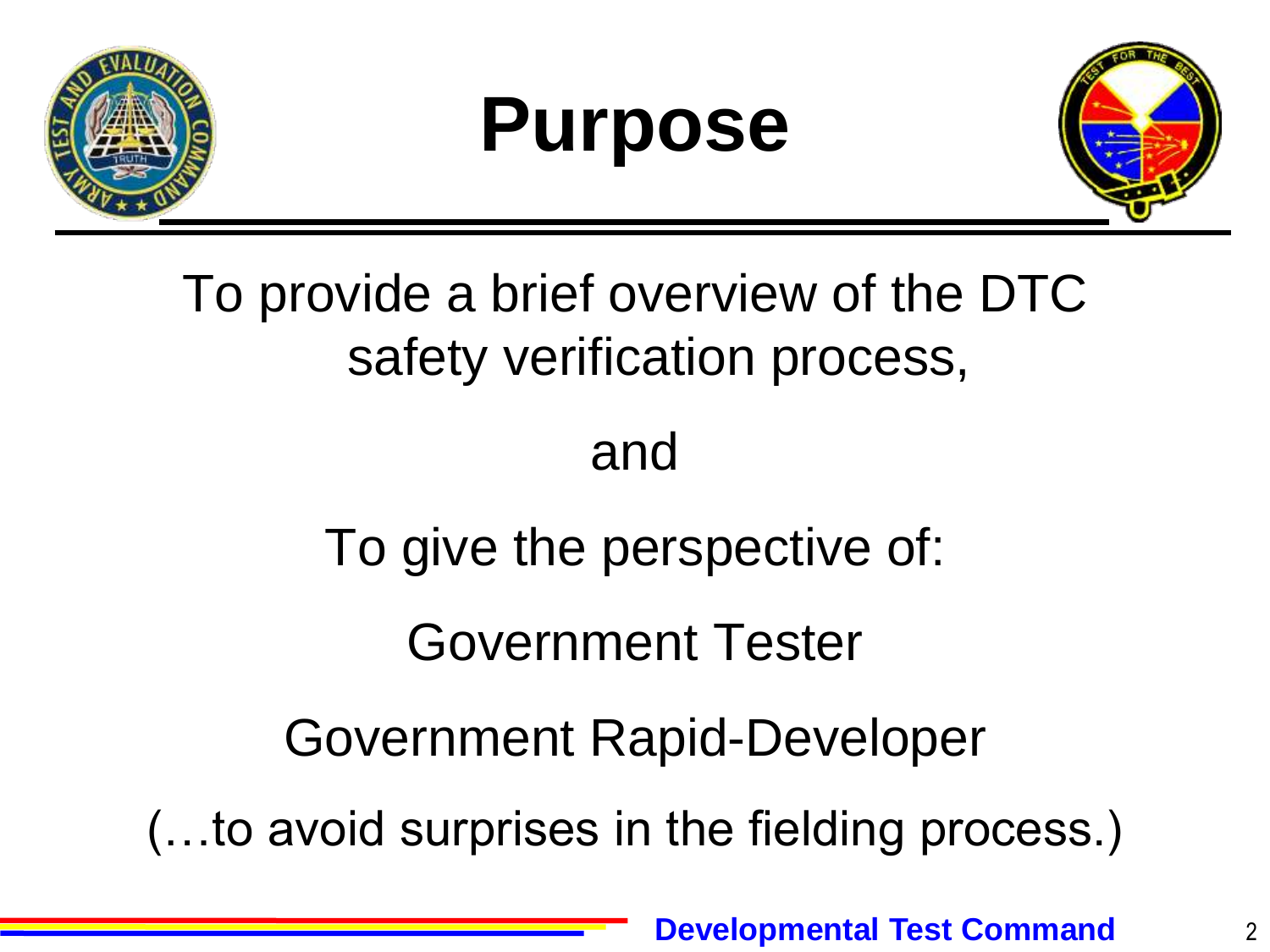

## **How is This Brief Relevant to Me?**



- Companies want to sell equipment to DOD!
- Most companies are addressing a need... or a perceived need.
- The government organization buying it wants to provide solutions!
- We will use the case study and detailed ATEC information to help you further develop your project plan.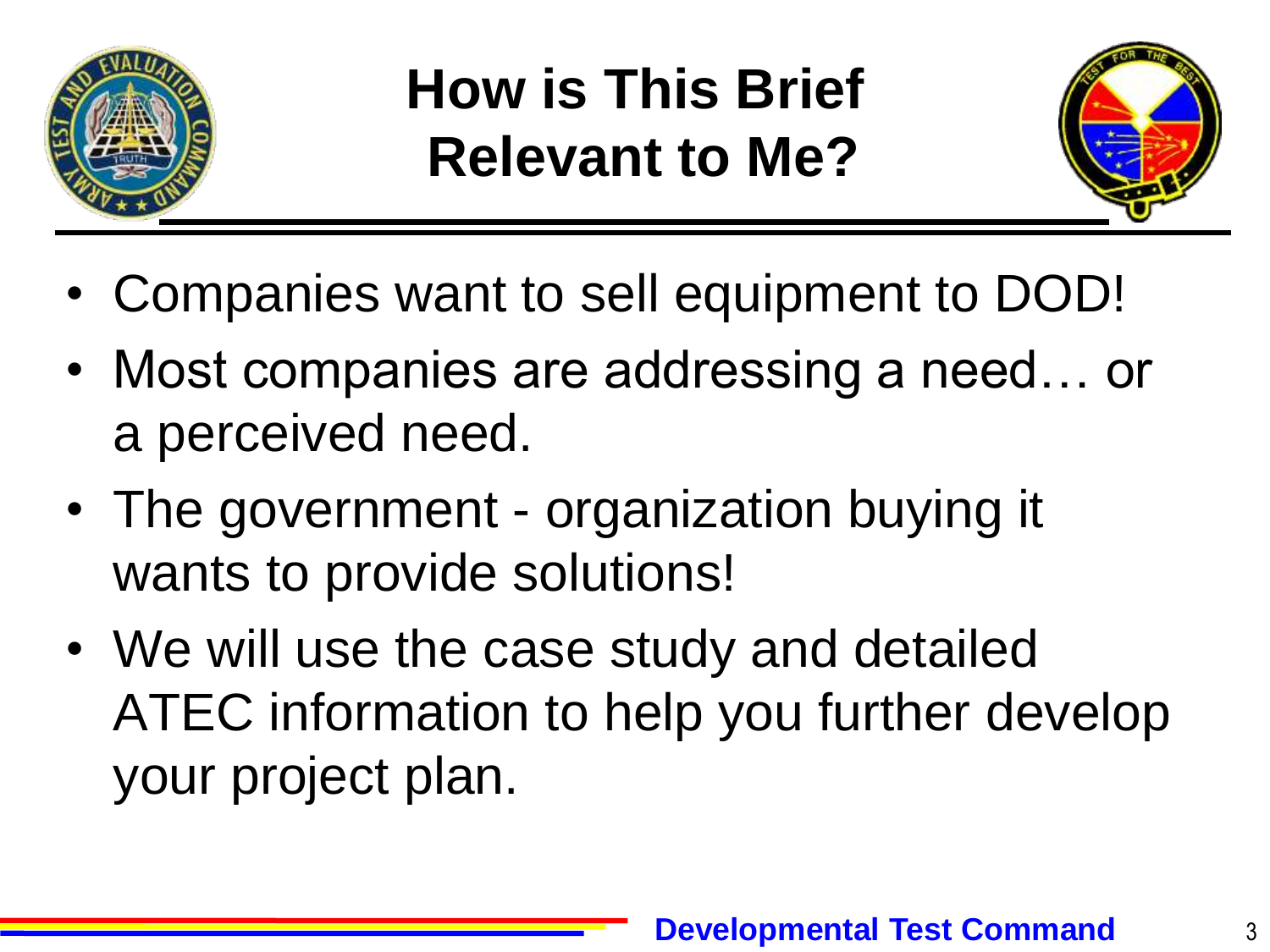

# **Unit Setting:**



- "Delivery" DOES NOT EQUAL "Fielding"
- FIELDING (or Rapid Equipping) includes:

#### **Soldiers + Equipment**

- **+ Mission relevance**
- **+ Training**
- **+ Testing**
- **+ Documentation**
- **+ Designated "Recipient Unit"**
- **+ Maintenance**

**(+ sometimes a helpful Catcher/Coach along the process)**

**The ARMY is PEOPLE. (but a few persons do not represent the whole Army)**

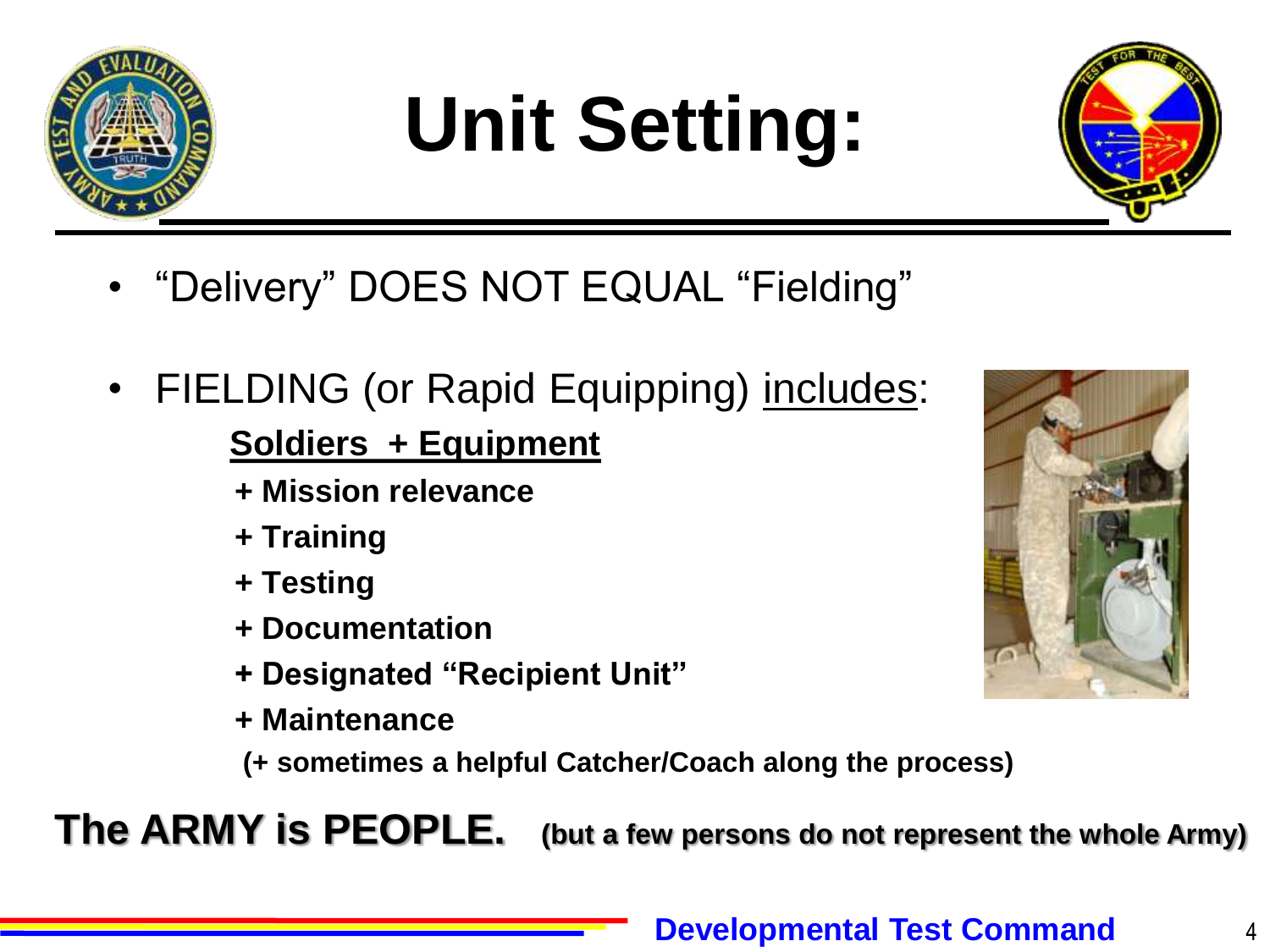

## **Samples of items Involving Safety Confirmation.**









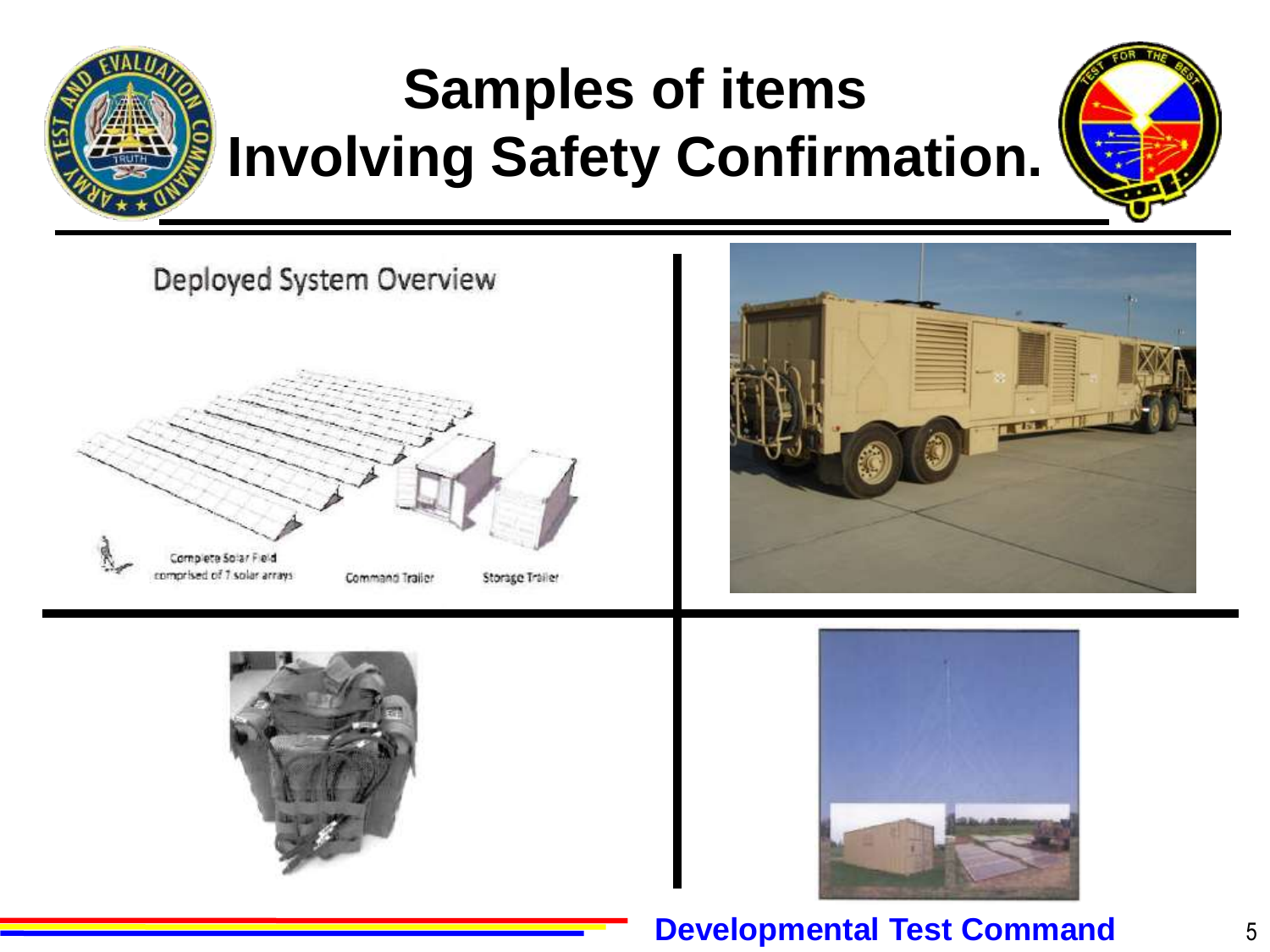

# **Case Study Overview**



• CENTCOM & RDECOM were sending a renewable energy system to AFG to conduct an operational assessment and ROI and provide this to the PM to help facilitate modernization strategies for tactical power.

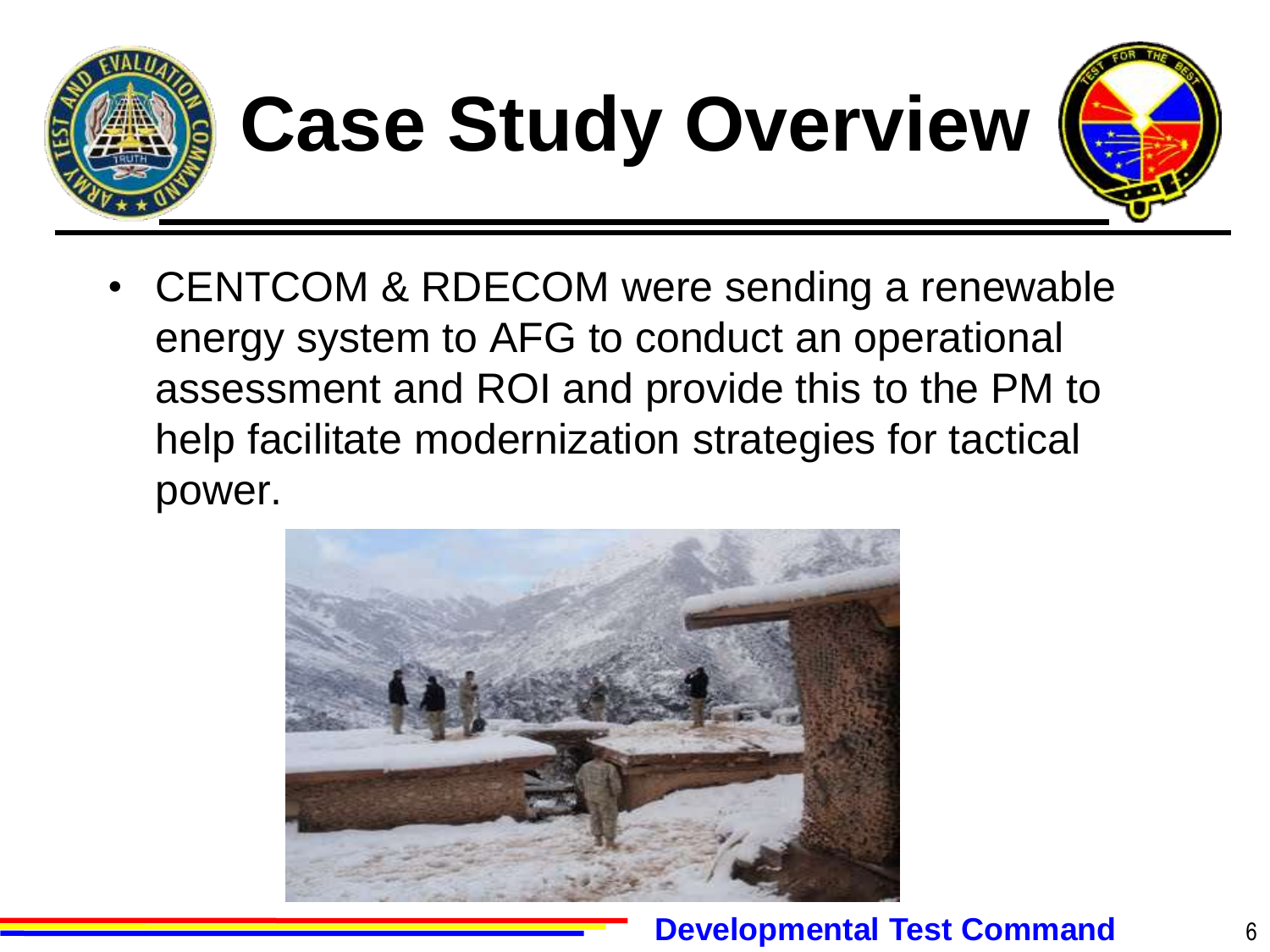

## **Requirement (Case study)**



7

- **Operational Need:** Reduce Forward Fuel Consumption & Provide Tactical Power for Partners
- **Technology Provided:** NATICK assessed PowerFilm product as reliable and durable but didn't have a Safety Release
- **Operational Deployment:** Power Shade would be helo-transported to an enduring Combat Outpost (COP) for Soldier Assessment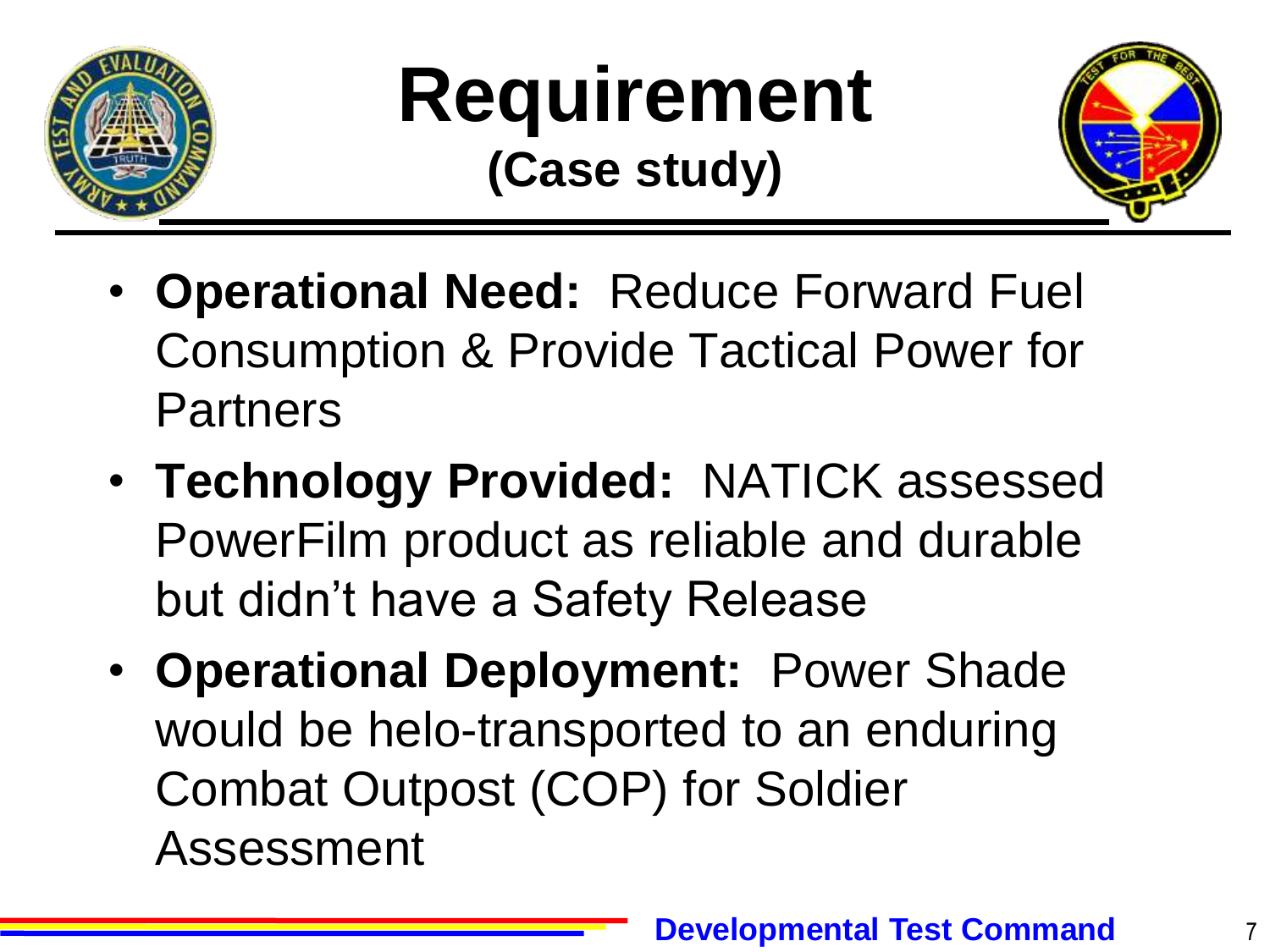

# **Details**

#### **(Case study)**



- ATEC testing would subject Solar Shade system to wind loads, electrical discharge safety, assembly, carry, durability, etc.
- RDECOM FAST paid for testing, and data was used to ensure product would meet rigors of the operational deployment.
- It does not pay to skip this step!

**Safety Releases & Safety Confirmations: Alert People to Hazards and Risks, Identify Restrictions, & Mitigations for Safe Use.**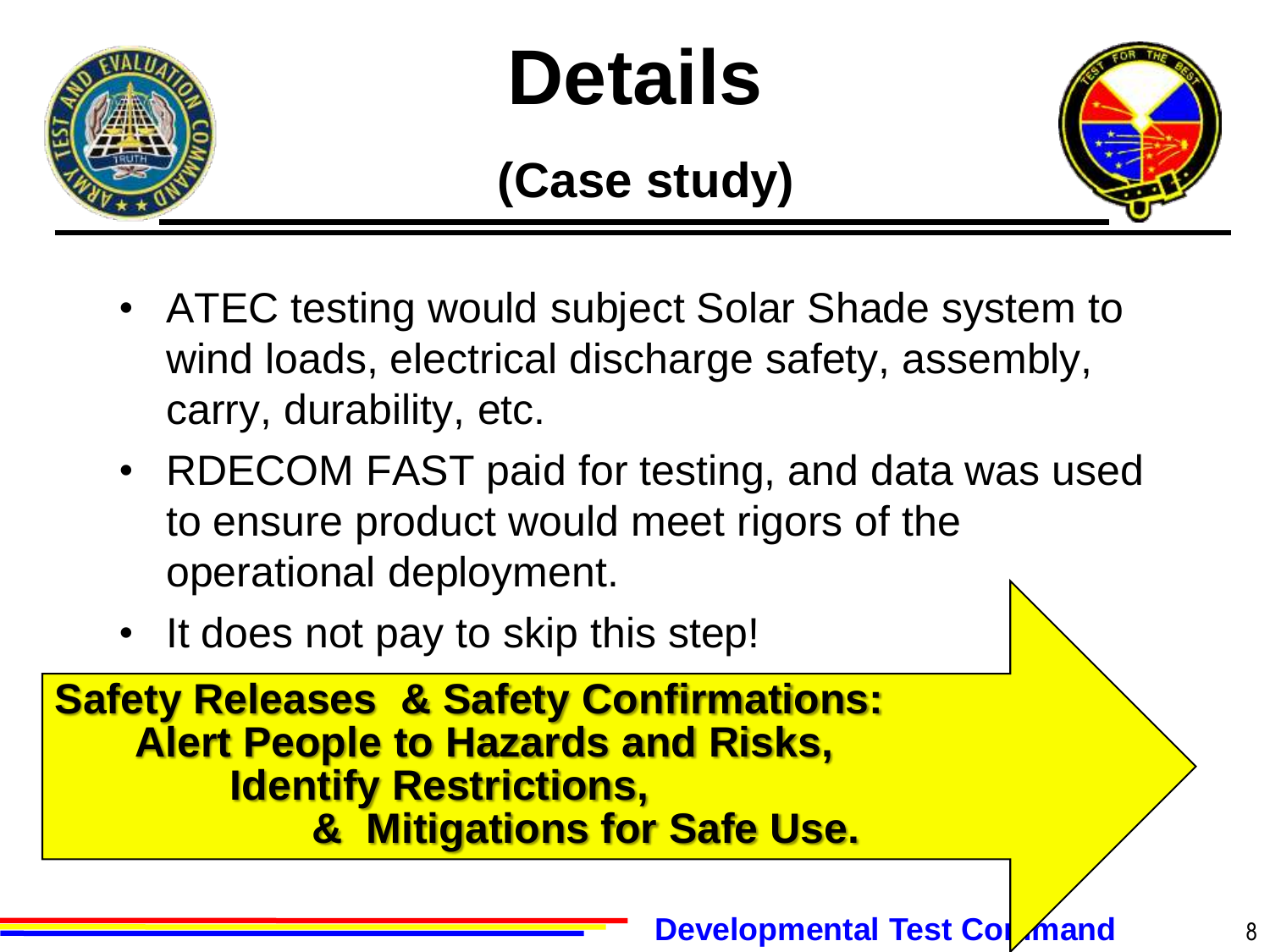

# **Assessment**

#### **(Case study)**





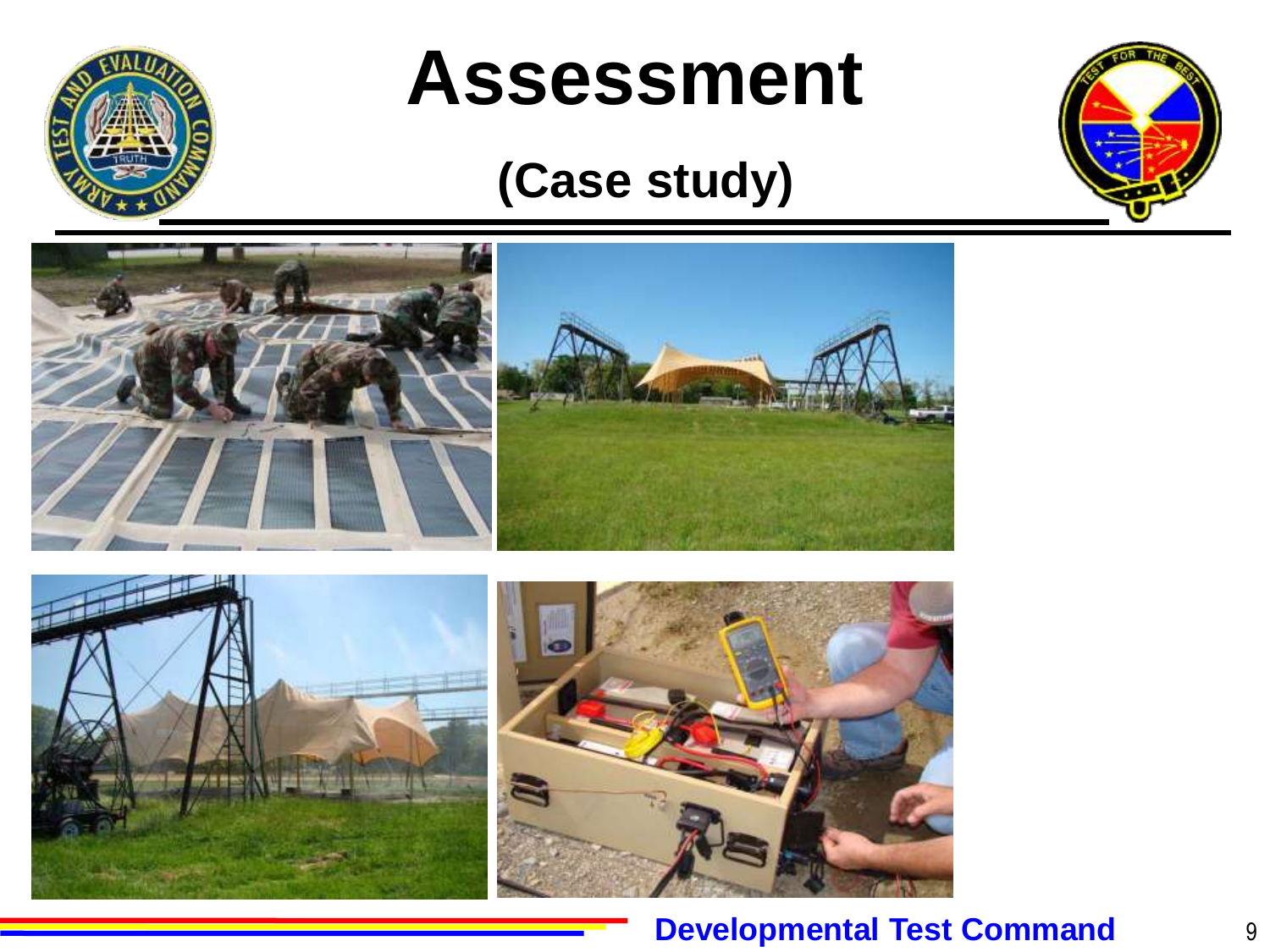

# **Assessment**

#### **(Case study)**









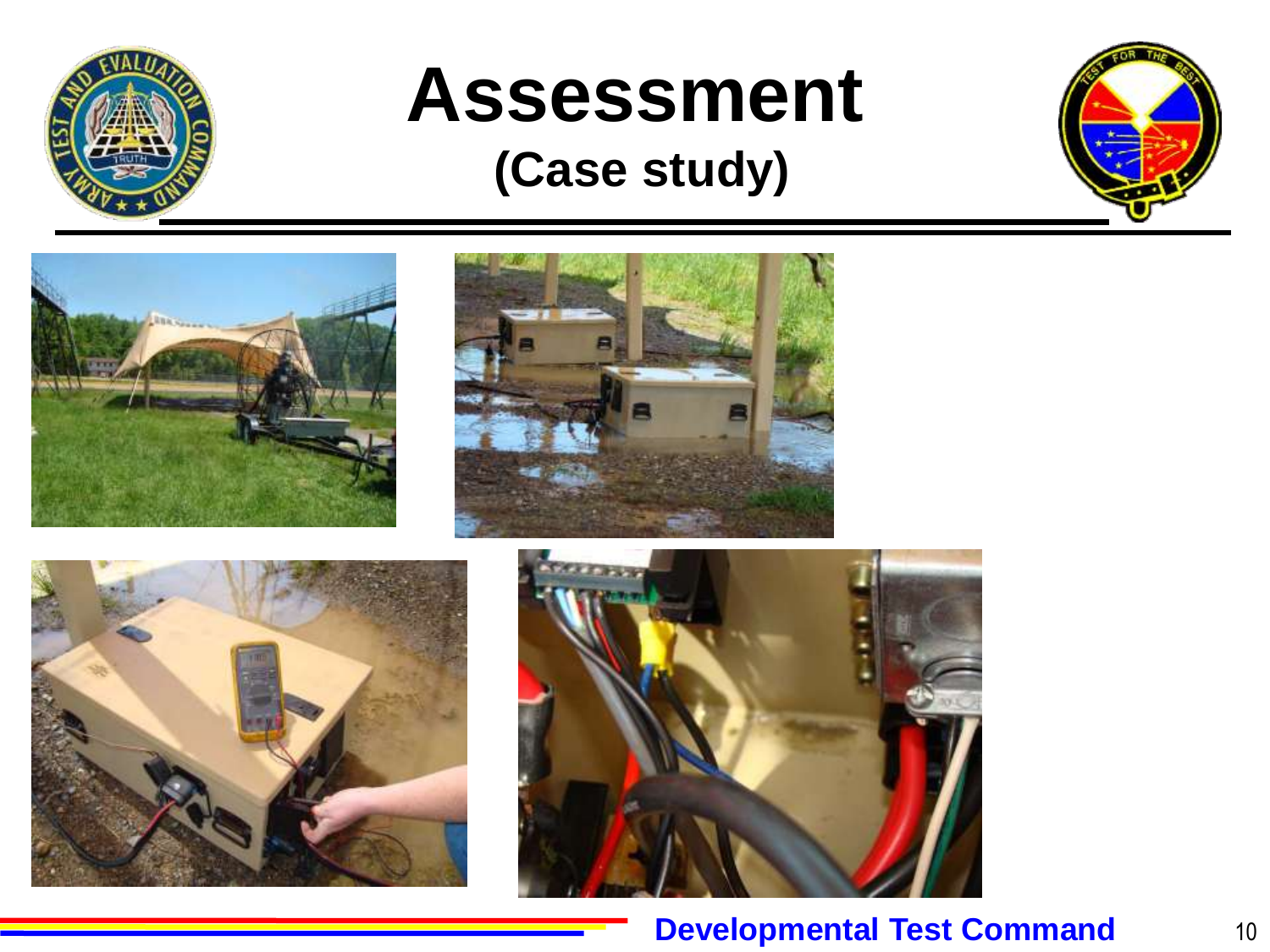

# **Results**

#### **(Case study)**



**Bottom Line: PowerFilm Power Shade demonstrated Safe performance, while provided power, in rain/wind environment.**

**Staking system modified. Better seals applied to Balance of System (BOS) electrical box to eliminate water intrusion**

**System granted "Safety Confirmation" and thus deployed on schedule to a Field Artillery Unit**





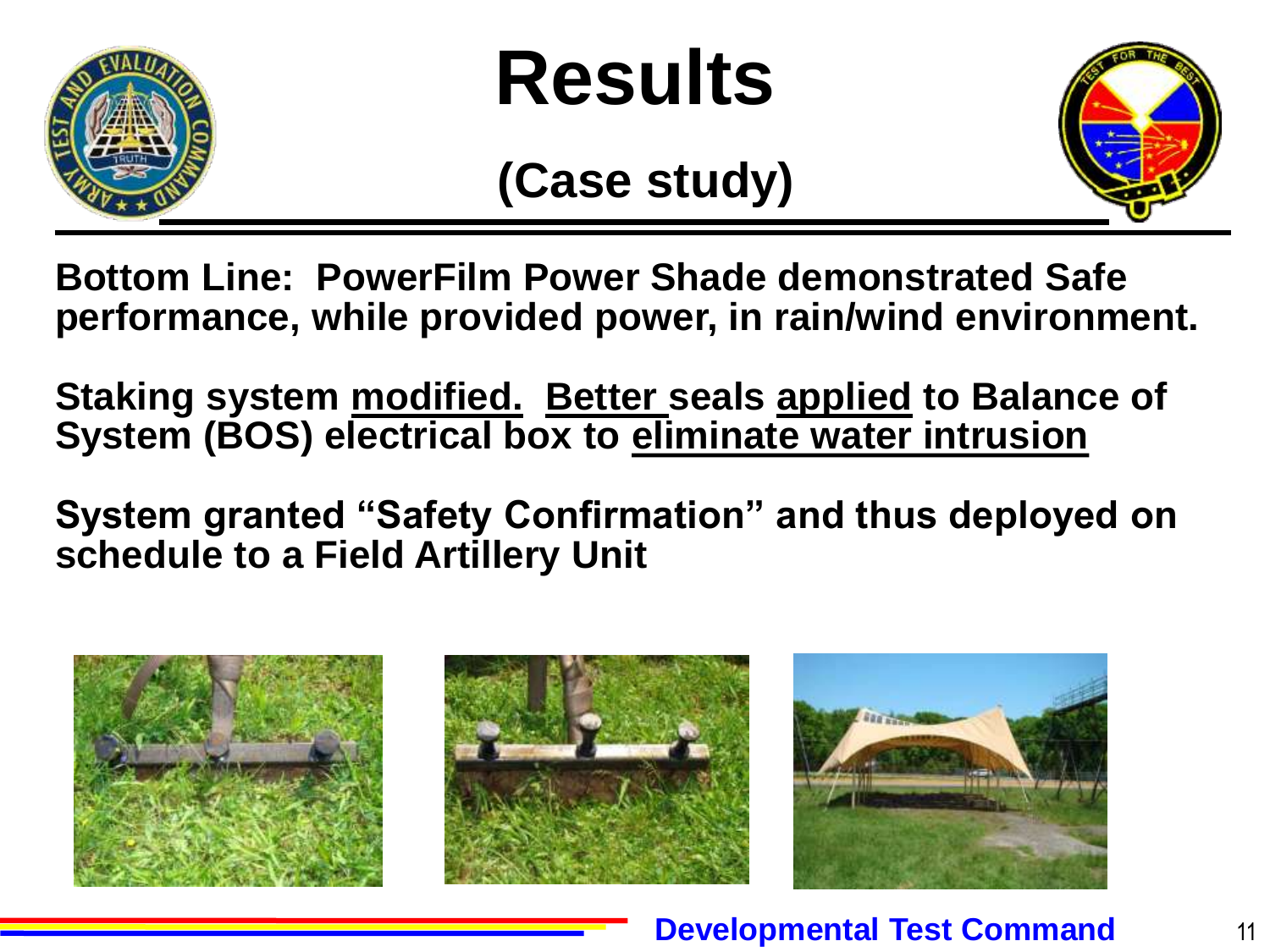

# **What Was Learned**

# **(Case study)**



- CENTCOM
	- Must add cost and schedule for Safety Confirmation in technology program planning
- RDECOM/PM MEP
	- NATICK component had done its homework
- The Contractor: PowerFilm
	- Had a better understanding of Test Evaluation Mentality and how their product performed
- Down Range Deployment Managers
	- Confidence the technology was safe!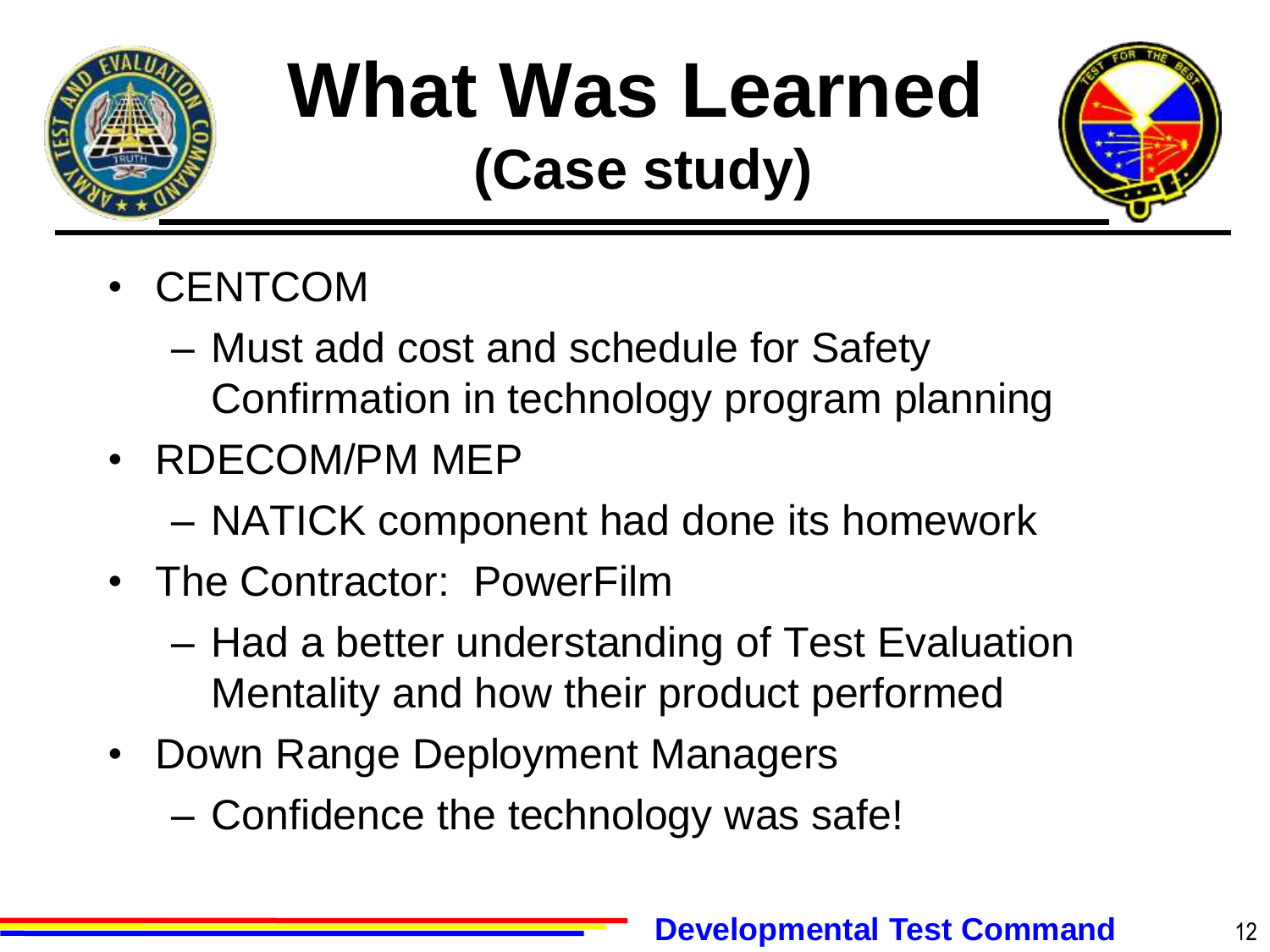

## **Safety Release**

**(AR 70-1, AR 73-1, DA-PAM 73-1, ATEC/DTC Reg 73-1)**



- A Formal Document issued by DTC to a user/test organization **before** any hands-on testing, training, use, or maintenance by Soldiers
	- **Issued for a specific event** 
		- **At a specified time**
		- **A specified location**
		- **Under Specified Conditions**
- Describes the specific hazards of the system based on
	- Test Results
	- Inspections,
	- System Safety Analysis

• Operational limits and precautions are identified to minimize risk to Soldiers

All signed by Director, DTC.

• Does not authorize use of materiel in theaters where hostilities are present. •Not intended to support materiel release decisions

• Information System Engineering Cmd, Army Network Enterprise Technology Cmd, Health Services Cmd and Medical Research and Development Cmd – Provide their own SR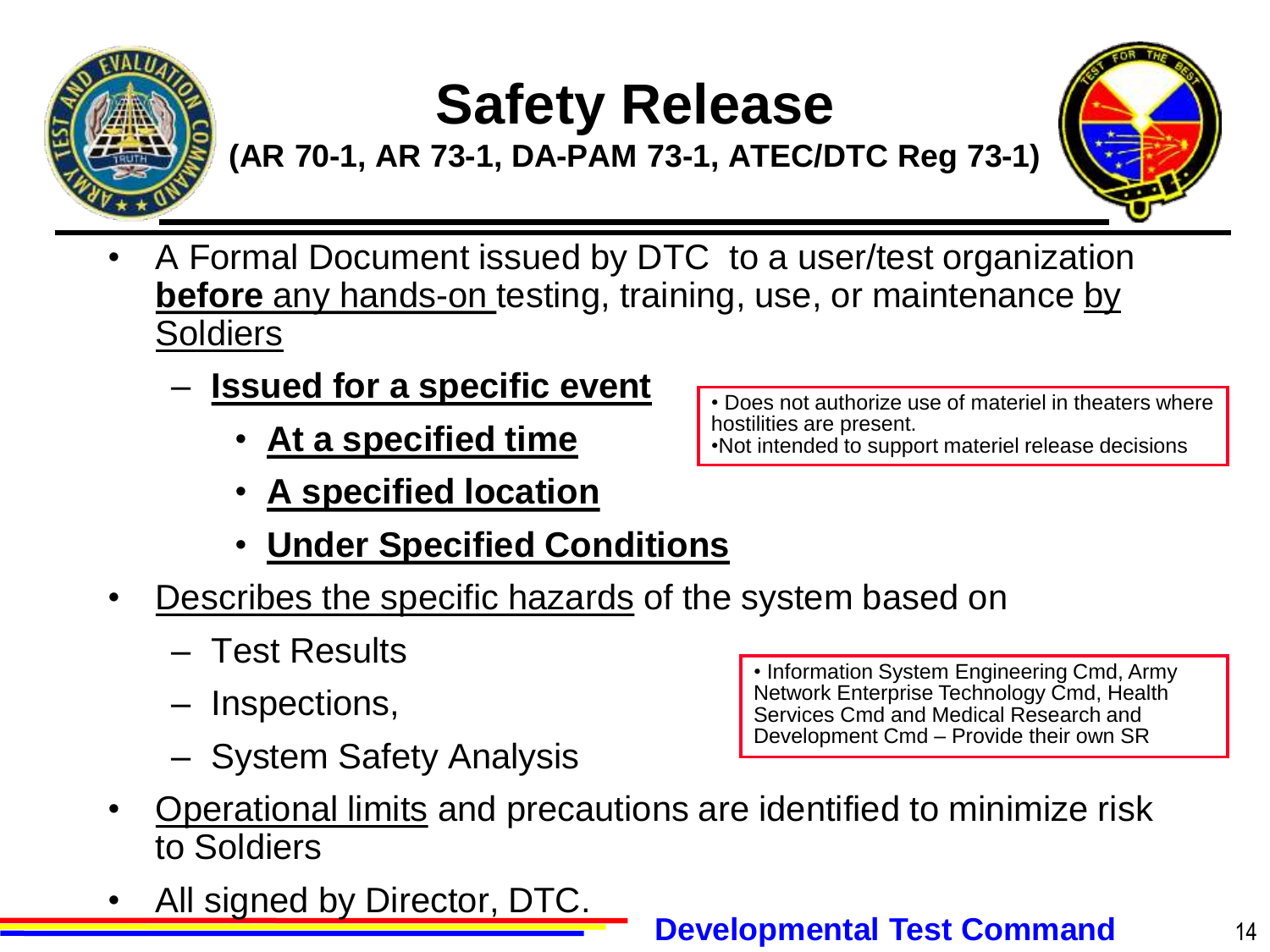

## **Safety Confirmation**

**(AR 70-1, AR 73-1, DA-PAM 73-1, ATEC/DTC Reg 73-1)**



- A Separate Document that provides the Materiel Developer and Decision Maker with DTC safety findings and conclusions
- The Safety Confirmation
	- Classifies Residual Hazards (Severity and Probability)
	- Uses the Approved Risk Acceptance Model
- Supports all Milestones, Type-Classification, Materiel Release, and Fielding decisions, or as requested.
- Provided to AEC for attachment to the ATEC Milestone Assessment Report (OMAR) or OTA Evaluation Report (OER)
- All signed by DTC Director

**The S.C. Is NOT a Permission Slip. SC describes risks and mitigations.**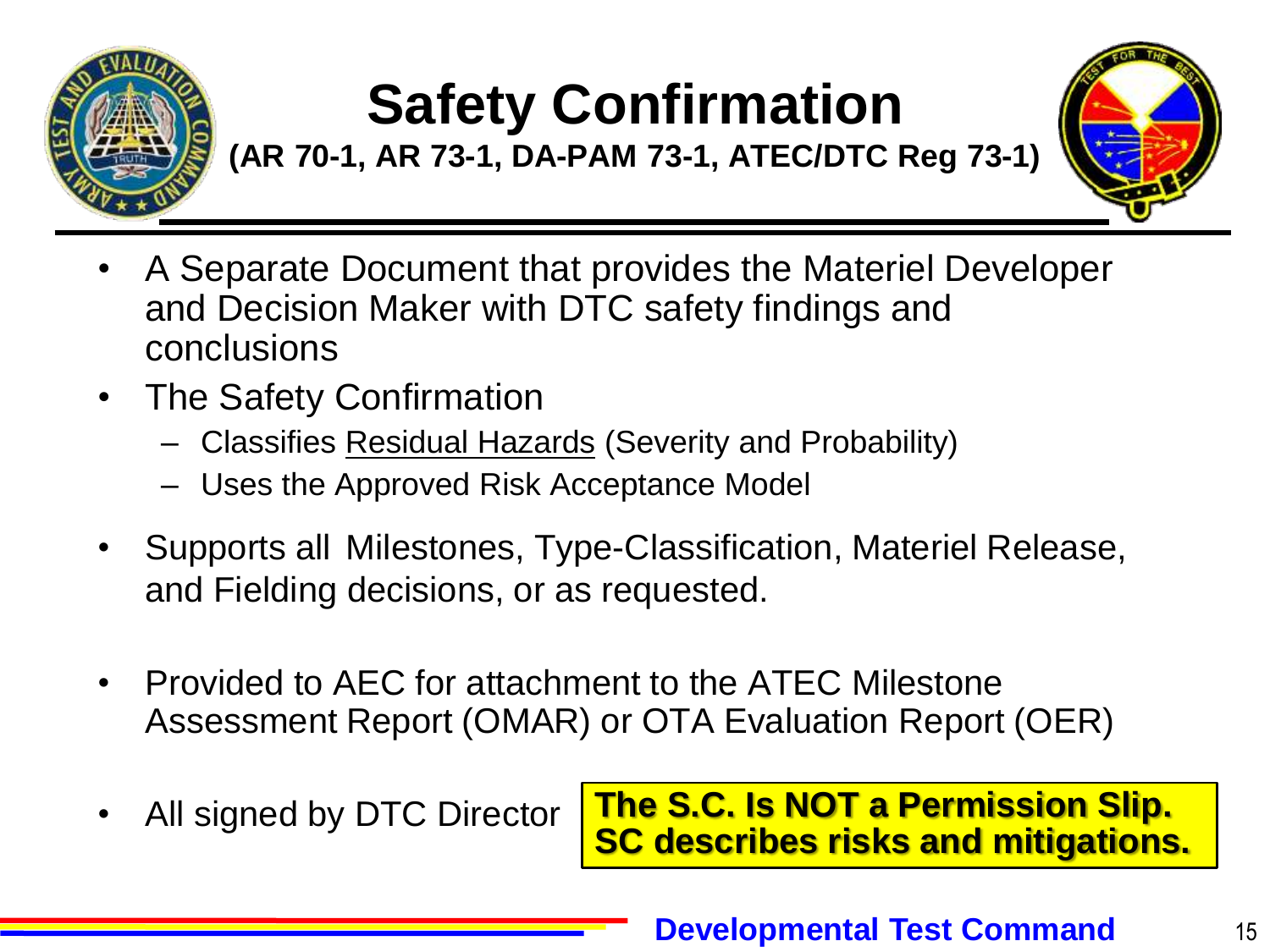

## **Safety Documentation Matrix**

**(DTC Pam 73-1)**



Safety Release/Confirmation Matrix Testing, Pre-Test Materiel Training, or Release. **Activity** REV **Urgent** Interim. System Demonstrations **Decision Materiel** REFI Changes MSB MS<sub>C</sub> Full-Rate Materiel **Using Soldiers** Release **IED Production** (Full or (Modifica-(LRIP) **Release Decision** tions and Conditionali (UMR) Upgrades) Training) DTC Document Safety **SR Release** Satety **SC SC SC SC SC SC SC SCConfirmation Safety Release Safety Confirmation** · Supports Milestones & Materiel Releases - Issued for a specific event - A separate document to AEC & Materiel Developer - At a specified time - A specified location - Provides Safety Findings & Conclusions - Under Specified Conditions - Classifies any Residual Hazards · Describes Safety Hazards & **Operational Limits**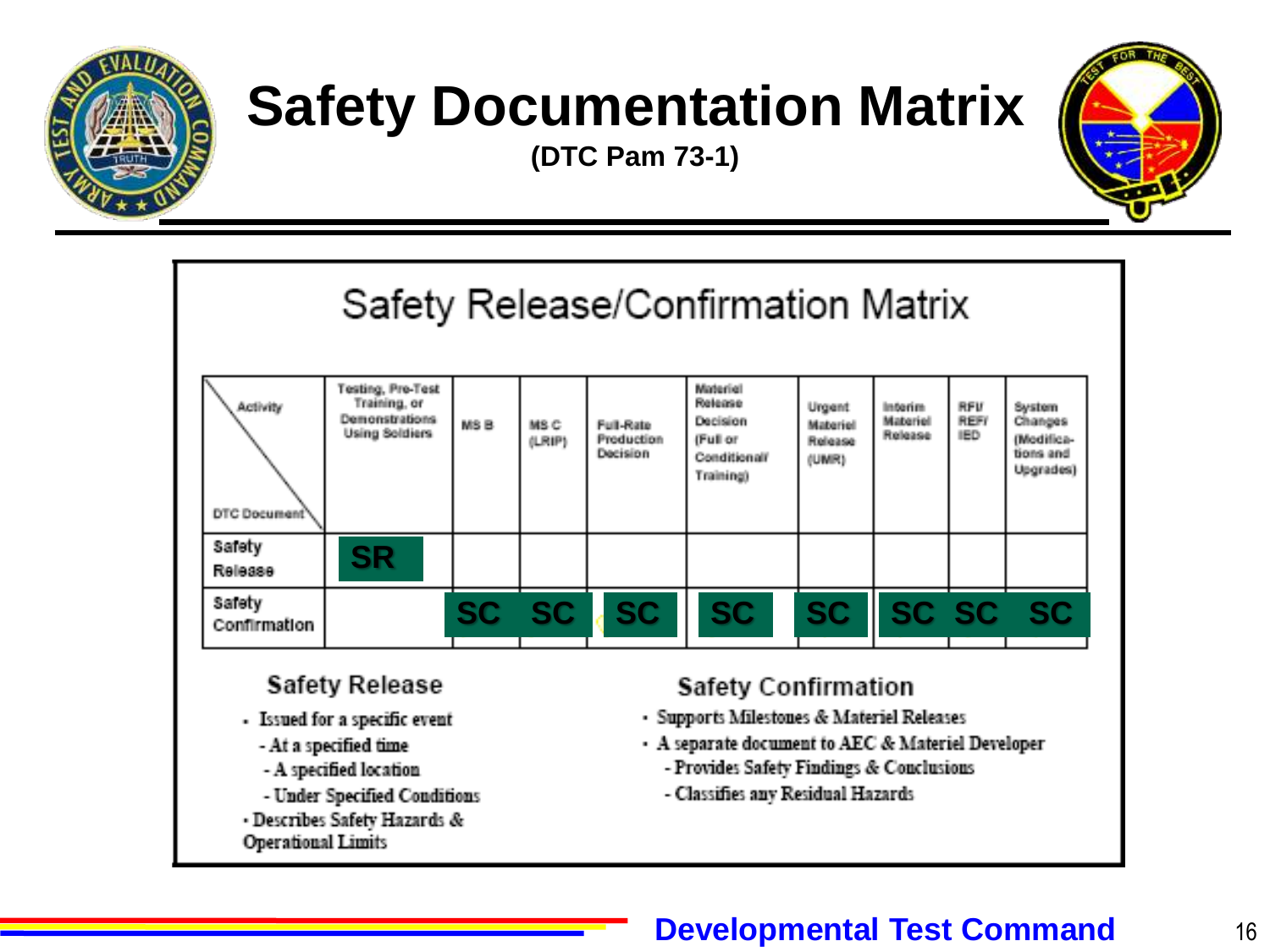

# **Supporting Documentation**



- System Description
- Technical/Operational Manuals
- Safety Assessment Report
	- Prepared by PM or Prime Contractor
	- Include Software Safety Risk Analysis
- Health Hazard Assessment Report
	- Prepared by Public Health Command (Prov.)
- Government or Contractor Test Data

Test Incident Reports

Fault Tree Analysis

- DTC Test Center Recommendations support:
	- Safety Release Recommendation
	- Safety Confirmation Recommendation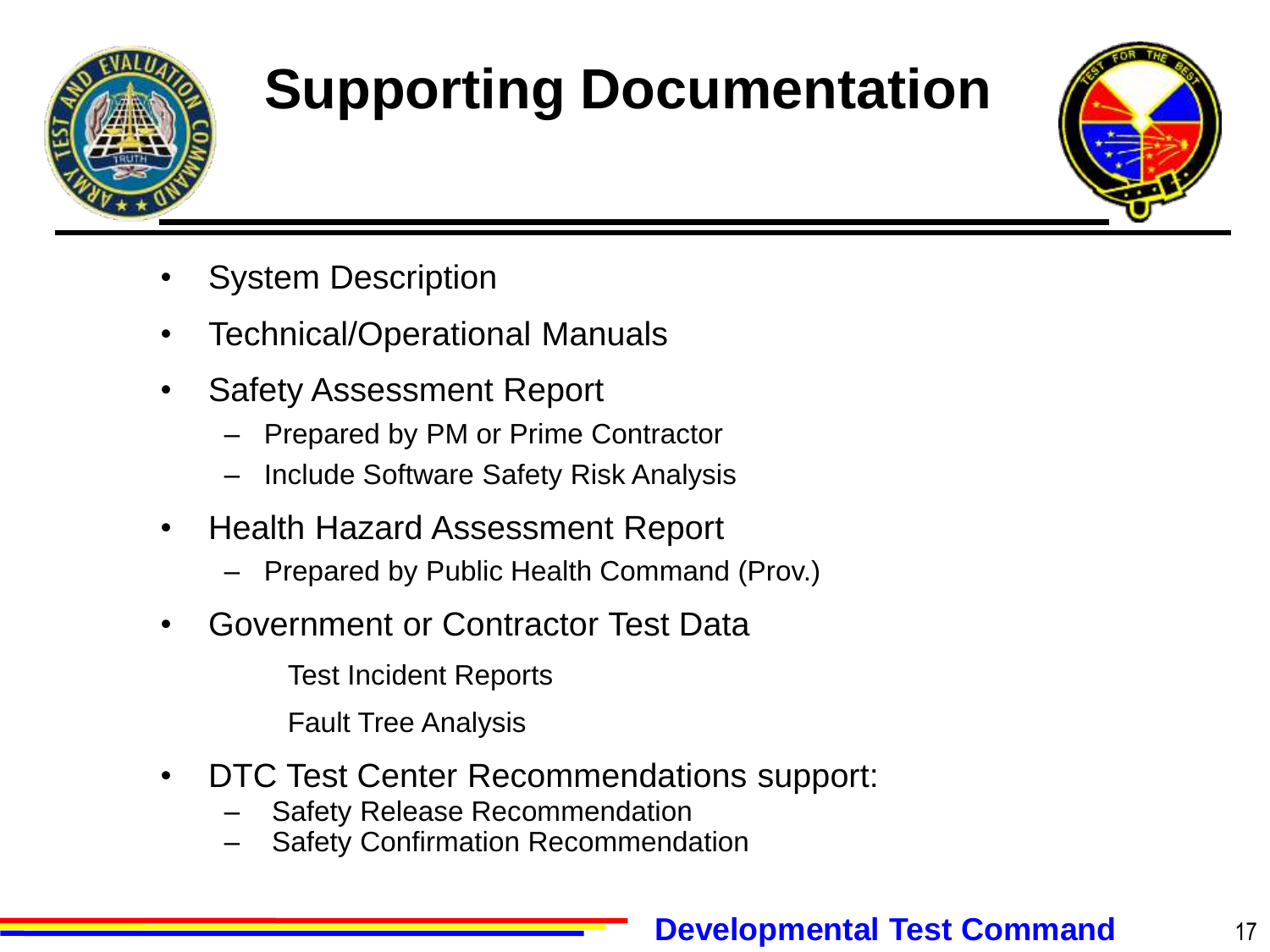| RISK Acceptance Levels per DODI 5000.02, 8 Dec 08                                           |                   |                                                                                                                                                                                  |                                                               |   | <b>HAZARD SEVERITY</b>                                                                                                                                                    |                                                                                                                                                                                                                                                                                                           |                                                                                                                                                                                                                                                                                                  |                                                                                                                                                                                                             |
|---------------------------------------------------------------------------------------------|-------------------|----------------------------------------------------------------------------------------------------------------------------------------------------------------------------------|---------------------------------------------------------------|---|---------------------------------------------------------------------------------------------------------------------------------------------------------------------------|-----------------------------------------------------------------------------------------------------------------------------------------------------------------------------------------------------------------------------------------------------------------------------------------------------------|--------------------------------------------------------------------------------------------------------------------------------------------------------------------------------------------------------------------------------------------------------------------------------------------------|-------------------------------------------------------------------------------------------------------------------------------------------------------------------------------------------------------------|
| Risk Assessment Levels & Definitions per<br>Tables A-I thru A-IV of MIL-STD 882D, 10 Feb 00 |                   |                                                                                                                                                                                  |                                                               |   | Catastrophic                                                                                                                                                              | Critical                                                                                                                                                                                                                                                                                                  | Marginal                                                                                                                                                                                                                                                                                         | Negligible                                                                                                                                                                                                  |
|                                                                                             |                   | Specific Individual<br>tem                                                                                                                                                       | Fleet or Inventory                                            |   | Could result in<br>death, permanent<br>total disability, loss<br>exceeding \$1M, or<br>irreversible severe<br>environmental<br>damage that violates<br>law or regulation. | Could result in<br>permanent partial<br>disability, injuries or<br>occupational illness that<br>may result in<br>hospitalization of at least<br>three personnel, loss<br>exceeding \$200K but<br>less than \$1M, or<br>reversible environmental<br>damage causing a<br>violation of law or<br>regulation. | Could result in injury or<br>occupational illness<br>resulting in one or more<br>lost work days(s), loss<br>exceeding \$10K but less<br>than \$200K, or mitigatible<br>environmental damage<br>without violation of law or<br>regulation where<br>restoration activities can<br>be accomplished. | Could result in<br>injury or illness<br>not resulting in a<br>lost work day,<br>loss exceeding<br>\$2K but less than<br>\$10K, or minimal<br>environmental<br>damage not<br>violating law or<br>regulation. |
|                                                                                             |                   | Likely to occur often in                                                                                                                                                         |                                                               |   | 1                                                                                                                                                                         | $\overline{2}$                                                                                                                                                                                                                                                                                            | 3                                                                                                                                                                                                                                                                                                | 4                                                                                                                                                                                                           |
| HAZARD PROBABILITY                                                                          | Frequent          | the life of an item, with a<br>probability of<br>occurrence greater than<br>10 <sup>-1</sup> in that life.                                                                       | Continuously<br>experienced                                   | А | $1-A$<br>HIGH<br>AAE                                                                                                                                                      | $2 - A$<br><b>HIGH</b><br>AAE                                                                                                                                                                                                                                                                             | $3-A$<br><b>SERIOUS</b><br>PEO                                                                                                                                                                                                                                                                   | $4-A$<br><b>MEDIUM</b><br>PM                                                                                                                                                                                |
|                                                                                             | Probable          | Will occur several times<br>in the life of an item, with<br>a probability of<br>occurrence less than<br>10 <sup>-1</sup> but greater than<br>$10^{-2}$ in that life              | Will occur<br>frequently                                      | в | 1-8<br>HIGH<br>AAE                                                                                                                                                        | $2 - 8$<br>HIGH<br>AAE                                                                                                                                                                                                                                                                                    | $3 - B$<br><b>SERIOUS</b><br>PEO                                                                                                                                                                                                                                                                 | $4-B$<br><b>MEDIUM</b><br>PM                                                                                                                                                                                |
|                                                                                             | <b>Occasional</b> | Likely to occur some<br>time in the life of an<br>item, with a probability<br>of occurrence less than<br>10 <sup>-2</sup> but greater than<br>$10-3$ in that life                | Will occur<br>several times                                   | c | $1 - C$<br>HIGH<br><b>AAE</b>                                                                                                                                             | $2-C$<br><b>SERIOUS</b><br><b>PEO</b>                                                                                                                                                                                                                                                                     | $3-C$<br><b>MEDIUM</b><br>PM                                                                                                                                                                                                                                                                     | $4-C$<br>LOW<br>PM                                                                                                                                                                                          |
|                                                                                             | Remote            | Unlikely but possible to<br>occur in the life of an<br>item, with a probability<br>of occurrence less than<br>10 <sup>-3</sup> but greater than<br>10 <sup>-6</sup> in that life | Unlikely,<br>but can<br>reasonably<br>be expected<br>to occur | D | $1-D$<br><b>SERIOUS</b><br>PEO                                                                                                                                            | $2-D$<br><b>MEDIUM</b><br><b>PM</b>                                                                                                                                                                                                                                                                       | $3-D$<br><b>MEDIUM</b><br>PM                                                                                                                                                                                                                                                                     | $4-D$<br>LOW<br><b>PM</b>                                                                                                                                                                                   |
|                                                                                             | Improbable        | So unlikely, it can be<br>assumed occurrence<br>may not be experienced,<br>with a probability of<br>occurrence less than<br>10 <sup>-6</sup> in that life                        | Unlikely to<br>occur, but<br>possible                         | E | $1-E$<br><b>MEDIUM</b><br><b>PM</b>                                                                                                                                       | $2-E$<br><b>MEDIUM</b><br>PM                                                                                                                                                                                                                                                                              | $3-E$<br><b>MEDIUM</b><br>PM                                                                                                                                                                                                                                                                     | $4-E$<br>LOW<br>PM                                                                                                                                                                                          |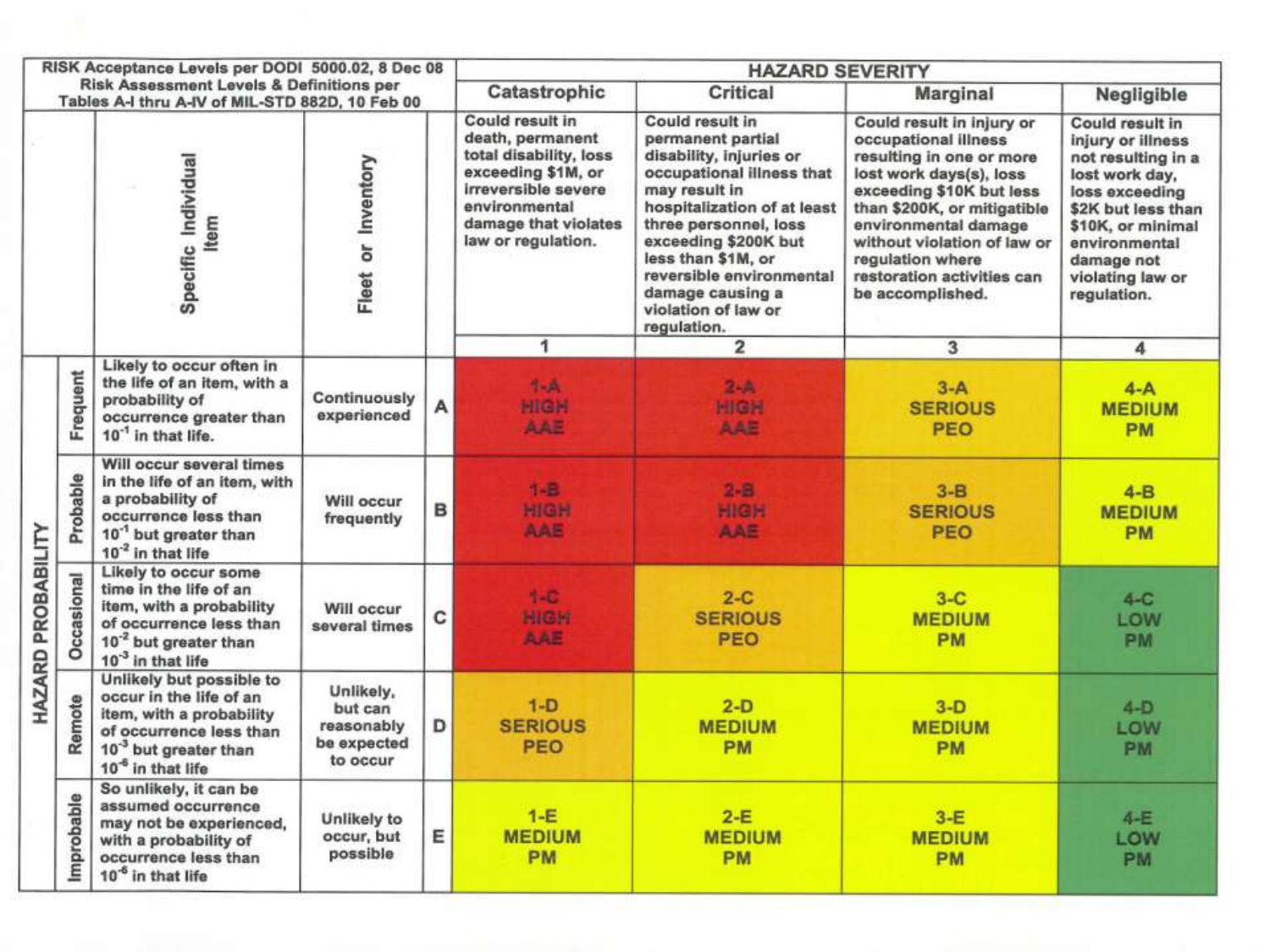

#### **Follow-up**



#### **DTC POC:**

#### **ATEC [http://www.atec.army.mil](http://www.atec.army.mil/)**

**DTC "Request For Test Services" RFTS: https://adss.atec.army.mil/Public/RFTS/TestRequests/Request.aspx**

> D. Rusin DTC Test Manager TEDT-TMA 314 Long's Corner Road APG, MD 21005 (410) 278-3364 dan.rusin@us.army.mil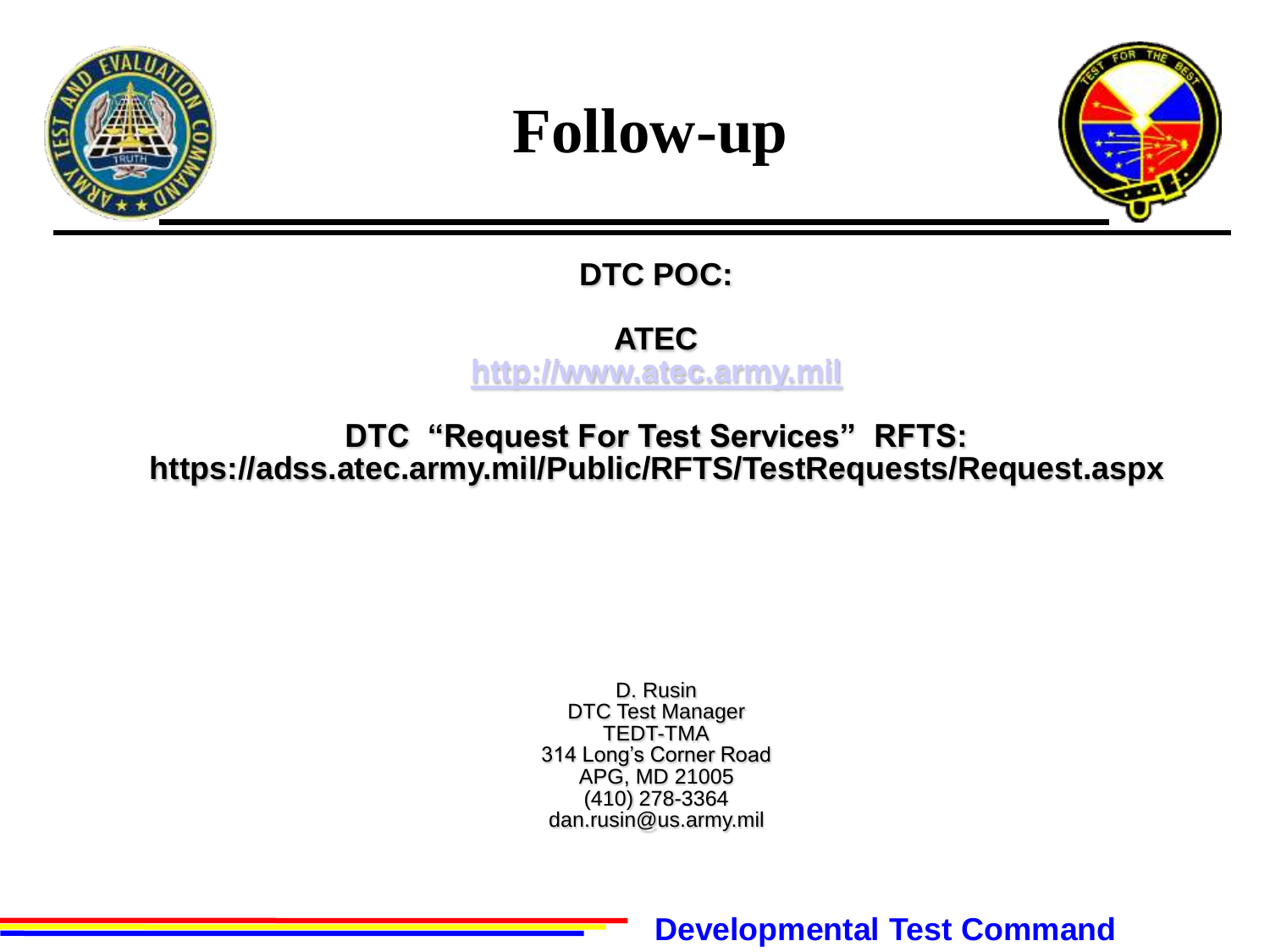



# **BACKUP**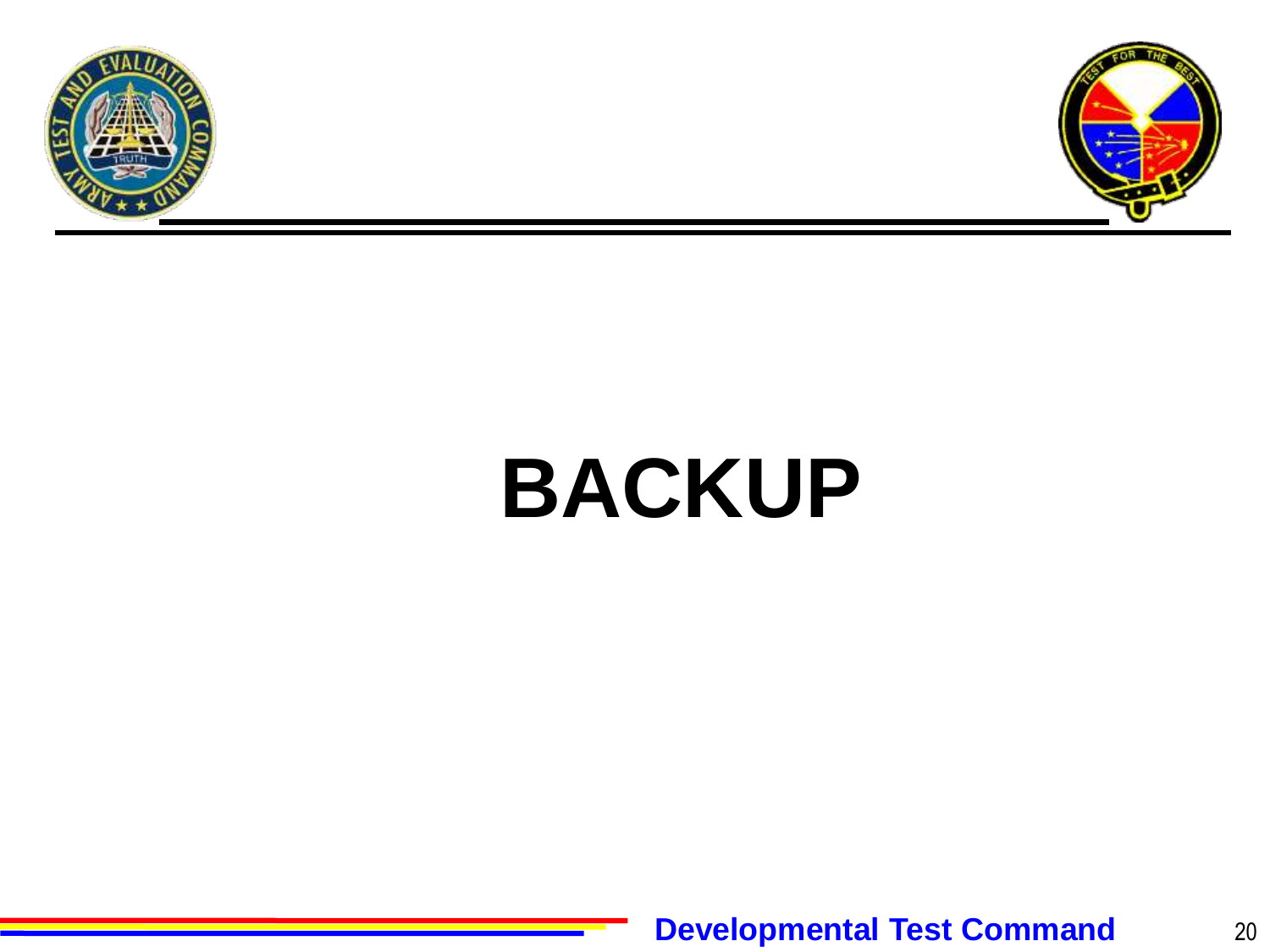

#### **System Commodity Areas Tested At DTC Ranges**





**Direct Fire Live Fire Vehicles Small Arms Gen & Indiv Eq**



**Air Systems Air Worthiness**

**Missiles Ballistic Msl Def**





**Small Missiles & Rockets Guidance Sys HE Warhead & Fuzes**

**Chem Bio NBC Surviv Smoke & Obscurants Methodology**





**Indirect Fire Air Delivery Air Armaments Vehicle/Support Equip Imp Explosive Dev**

**C4I Info Assur**

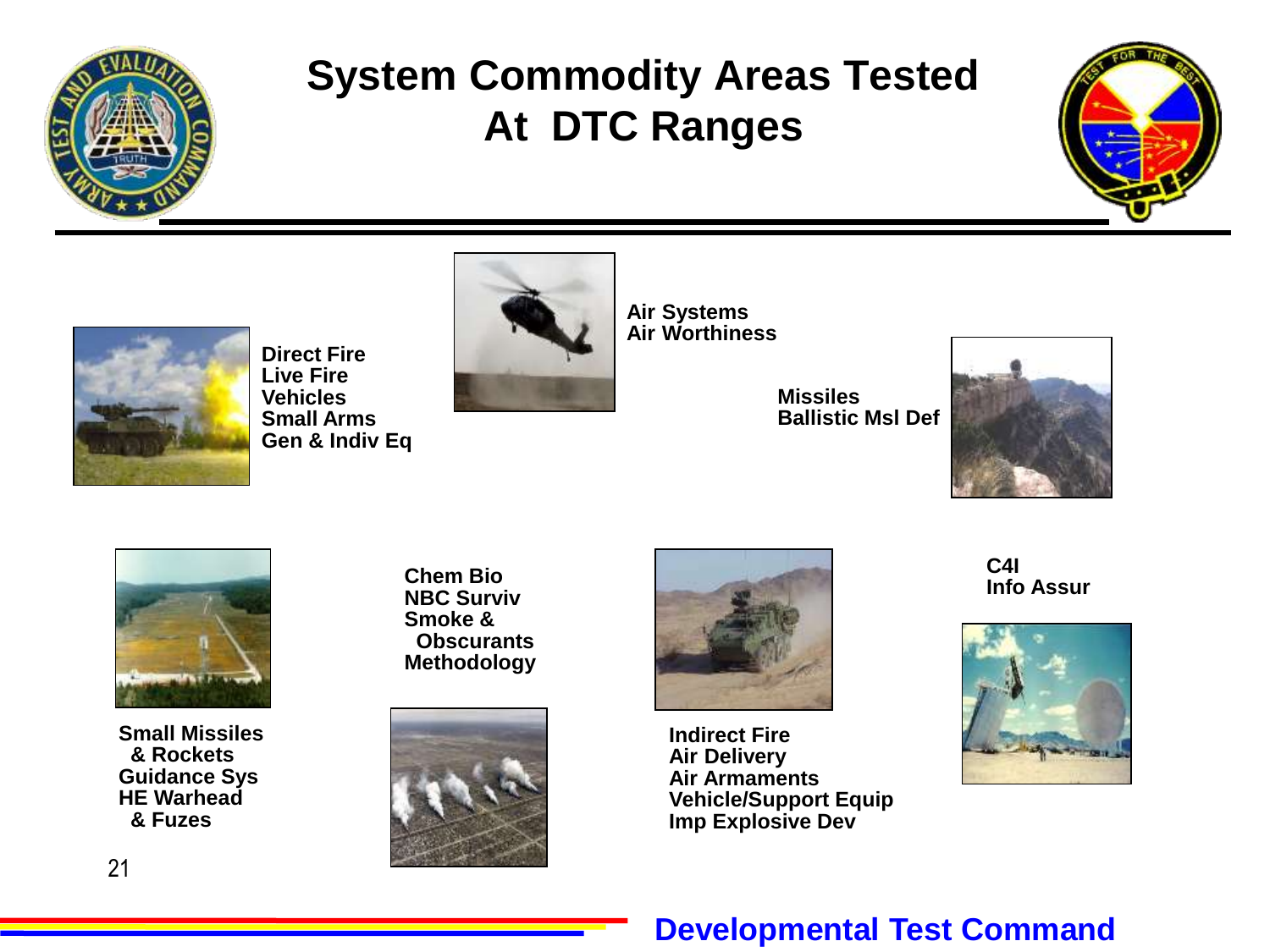

## **SAFETY ASSESSMENT REPORT (SAR)**



- Formal summary of safety and health data collected during the life of the system. Provides hazard potential and corrective actions to avoid personnel injury and equipment damage during testing.
- Includes The Surgeon General's (TSG) Health Hazard Assessment (if available).
- PM Responsibility.
- To be provided 60 days prior to the start of DT/OT testing/demonstration:
	- -- Facilitates SOP preparation
	- -- Provides focus to safety testing